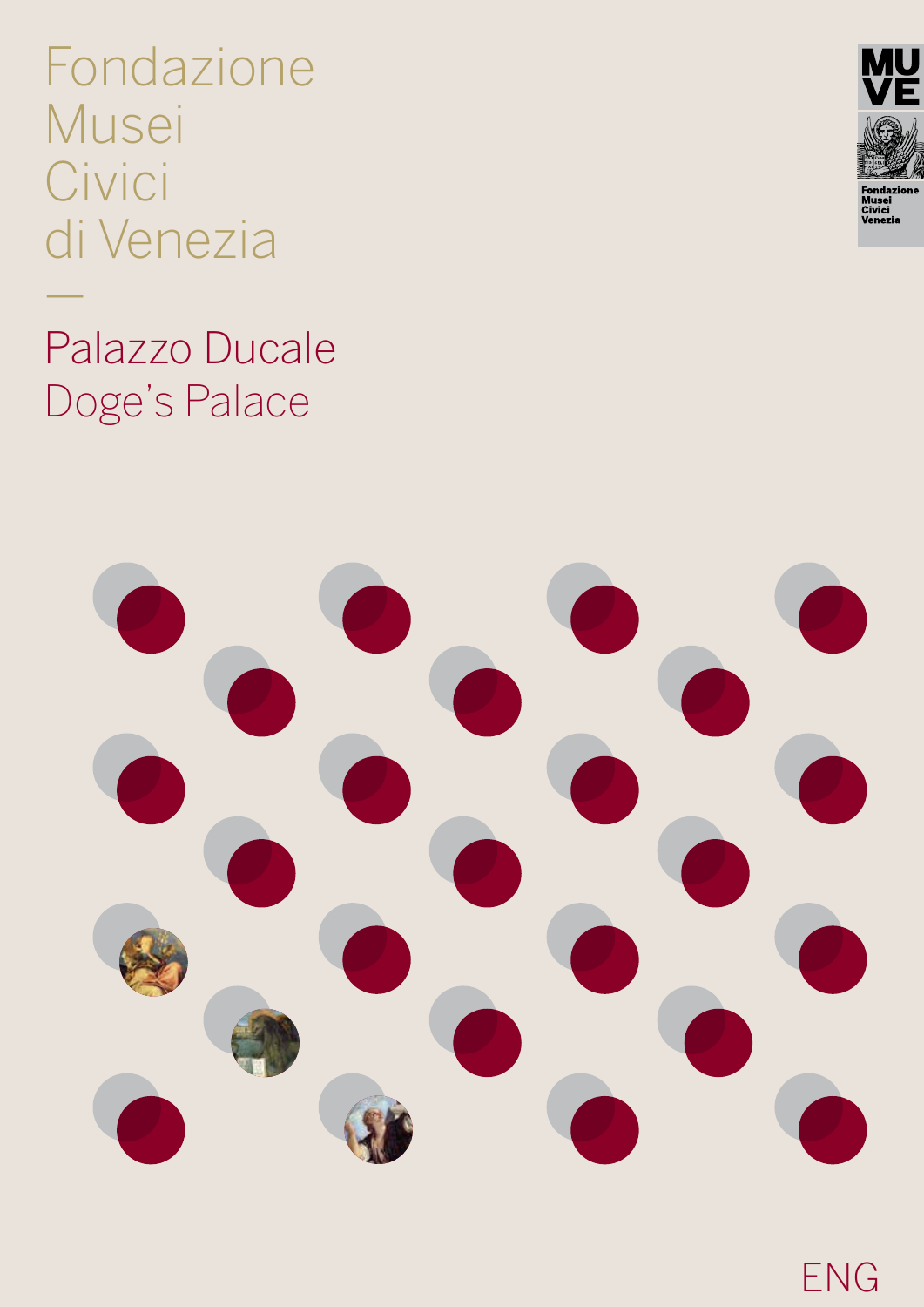# The Palace

A masterpiece of Gothic architecture, the Doge's Palace is an impressive structure composed of layers of building elements and ornamentation, from its 14th and 15th century original foundations to the significant Renaissance and opulent Mannerist adjunctions.

The structure is made up of three large blocks, incorporating previous constructions. The wing towards the St. Mark's Basin is the oldest, rebuilt from 1340 onwards. The wing towards St. Mark's Square was built in its present form from 1424 onwards. The canal-side wing, housing the Doge's apartments and many government offices, dates from the Renaissance and was built between 1483 and 1565.

# The History

## The origins

#### *The first Doges*

The first stable settlements in the lagoon probably came just after the fall of the Western Roman Empire (476). Gradually, these became more established and are considered as outposts of the Byzantine Empire. At the beginning of the 9th century, Venice enjoyed a reasonable level of independence. In 810, Doge Angelo Partecipazio moved the seat of government from the island of Malamocco to the area of Rivoalto (the present-day Rialto), when it was decided the Palazzo Ducale should be built, however, no trace remains of that 9th century building. —

## The Building

#### *The Old Castle*

It is probable that the Palazzo Ducale, being protected by a canal, stout walls and massive corner towers, was an agglomeration of different buildings destined to serve various purposes.

Reached by a large fortified gateway where the Porta della Carta now stands, the buildings within these walls housed public offices, courtrooms, prisons, the Doge's apartments, stables, armories, and other facilities.

### *The Doge Ziani's Palace*

In the 10th century, the Doge's Palace was partially destroyed by a fire, and subsequent reconstruction works were undertaken at the behest of Doge Sebastiano Ziani (1172- 1178). A great reformer, Doge Ziani radically changed the layout of the entire St. Mark's Square area.

Two new structures were built for his palace: one facing the Piazzetta – to house courts and legal institutions – and the other overlooking St. Mark's Basin – to house government institutions.

These new palaces probably had all the Byzantine-Venetian architecture characteristic features (such as the Fondaco dei Turchi, which today houses the Natural History Museum), but unfortunately, only few traces of this period remain (e.g. parts of the ground-level wall in

Palazzo Ducale, Venice

*Illustration of the Old Castle* (9th-11th centuries)

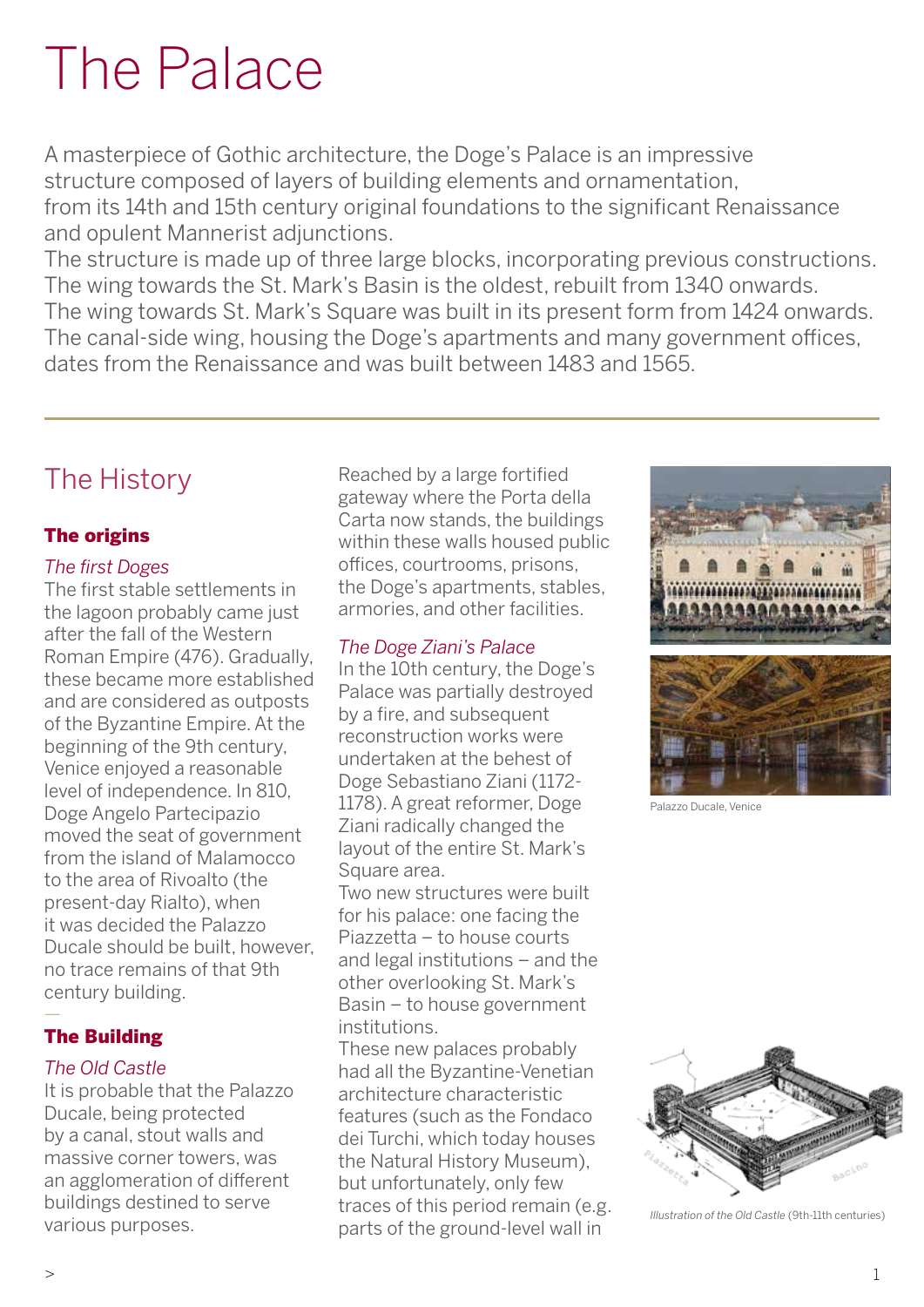Istrian stone and some herringbone-pattern brick pavement).

#### *The 14th century palace*

At the end of the 13th century it became necessary to extend the palace once more. Political changes in 1297 led to a significant increase in the number of people who had the right to participate in the legislative assembly meetings. The works, which would result in the building that we can see today, started around 1340 under Doge Bartolomeo Gradenigo (1339-1343) and concerned mostly the side of the palace facing the lagoon. In 1365, the Paduan artist Guariento was commissioned to decorate the east wall of the Great Council Chamber with a large fresco, while the room's windows works were done by the Delle Masegne family. The Great Council met in this chamber for the first time in 1419.

#### *Doge Francesco Foscari's Renovations and the 15th century*

Only in 1424, when Francesco Foscari was Doge (1423-1457), was it decided to continue the renovation works on the side of the building overlooking the Piazzetta San Marco. The new wing was designed as a continuation of that overlooking the lagoon: a ground-floor arcade on the outside, with open first-floor balconies running along the façade and the internal courtyard side of the wing. The vast Sala dello Scrutinio, formerly the Library, was built at the same floor as the Great Council Chamber, and its large windows and the pinnacled parapet took up the same decorative motifs as had been used previously.

The Piazzetta's façade was completed with the construction of the Porta della Carta, a work by Giovanni and Bartolomeo Bon. Works on the other wings of the Palace would not come until later. These would start with the construction of the Foscari entrance beyond the Porta della Carta, culminating in the Foscari Arch. This work was not completed until Doge Giovanni Mocenigo's time (1478- 1485).

#### *The other wings of the Palace and the various fires in the building (1483-1577)*

In 1483, a violent fire broke out in the canal-side of the Palace, which housed the Doge's apartments. Once again, important reconstruction works became necessary and Antonio Rizzo was commissioned, introducing the new Renaissance architectural language to the building. An entirely new structure was raised alongside the canal, from the Ponte della Canonica to the Ponte della Paglia. Works were completed by 1510, and in the meantime Rizzo was replaced by Maestro Pietro Lombardo, who reviewed the decoration of the façade and of the Giants' Staircase in the internal courtyard of the palace. In 1515, Antonio Abbondi, also known as Lo Scarpagnino, took over from Lombardo, finally completing the works by 1559. The 1565 erection of Sansovino's two large marble statues of Mars and Neptune at the top of the Giants' Staircase marked the end of this important phase. However, in 1574, another fire destroyed some of the second floor rooms, fortunately without undermining the structure. Works began immediately to replace the wood furnishings and decorations of these rooms.



*Illustration of Palazzo Ducale - 12th Century*



*Illustration of Palazzo Ducale - 14th Century*



*Illustration of Palazzo Ducale - 15th Century*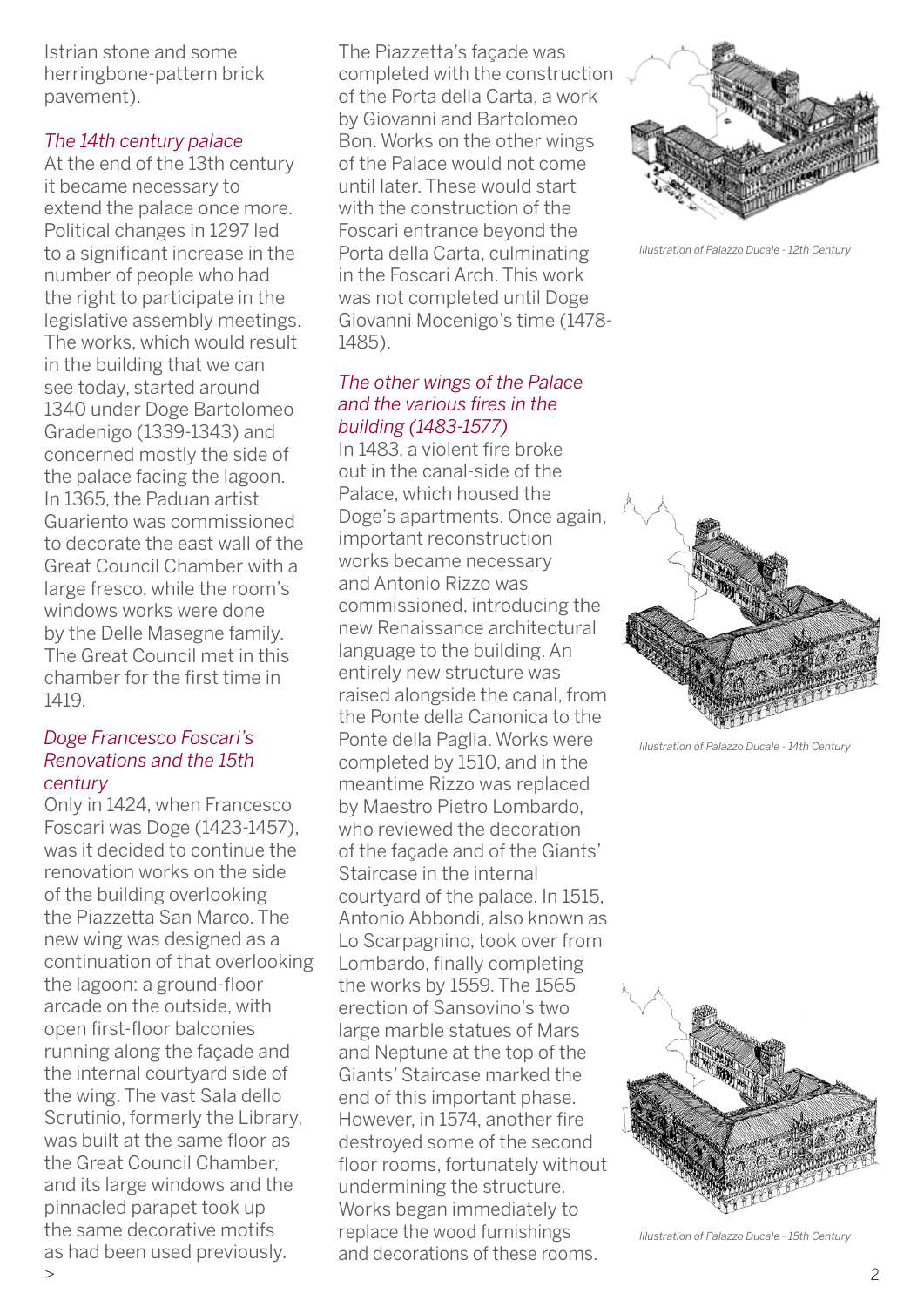In 1577, when works had just been finished, another huge fire damaged the Sala dello Scrutinio and the Great Council Chamber, destroying masterpieces by artists such as Gentile da Fabriano, Pisanello, Alvise Vivarini, Carpaccio, Bellini, Pordenone and Titian. Reconstruction works were rapidly undertaken to restore it to its original appearance, completed by 1579-80.

#### *The prisons and other 17th century works*

Until then, Palazzo Ducale housed not only the Doge's apartments, the seat of the government and the city's courtrooms, but also a jail. It was only in the second half of the 16th century that Antonio da Ponte ordered the construction of new prisons, built by Antonio Contin around 1600, which were linked to the Doge's Palace by the Bridge of Sighs. This transfer of the prisons left the old space on the ground floor of the palace free, and at the beginning of the 17th century works began to restructure the courtyard. A colonnade was created in the wing that houses the courtrooms similar to that of the Renaissance façade, while on the inner side a marble façade was constructed alongside the Foscari Arch, decorated with blind arches and surmounted by a clock (1615), a design by Bartolomeo Manopola.

#### *The palace after the fall of the Venetian Republic*

Palazzo Ducale was the heart of the political life and public administration of the Venetian Republic. Therefore, when the Republic fell in 1797, its role inevitably changed. Venice was firstly subjected to French rule, then to Austrian, and ultimately,

in 1866, it became part of a united Italy. Over this period, the Palazzo Ducale was occupied by various administrative offices and housed important cultural institutions such as the Biblioteca Marciana (from 1811 to 1904). By the end of the 19th century, the structure was showing signs of decay and the Italian government set aside significant funds for an extensive restoration. Many original 14th century capitals were removed and substituted and the originals now form the collection in the Museo dell'Opera. All public offices were moved elsewhere, with the exception of the State Office for the Protection of Historical Monuments, which is still housed in the building, but under the current name of Superintendence of the Environmental and Architectural Heritage of Venice and its Lagoon. In 1923, the Italian State, owner of the building, appointed the City Council to manage it as a public museum. In 1996, the Doge's Palace became part of the Civic Museums of Venice network.



*Matteo Stom, San Nicola da Tolentino spegne l'incendio del Palazzo Ducale di Venezia*



*Hogenberg, Franz L'incendio del Palazzo Ducale di Venezia del 1577 Engraving Venice, Museo Correr*



*Illustration of Palazzo Ducale - 16th Century*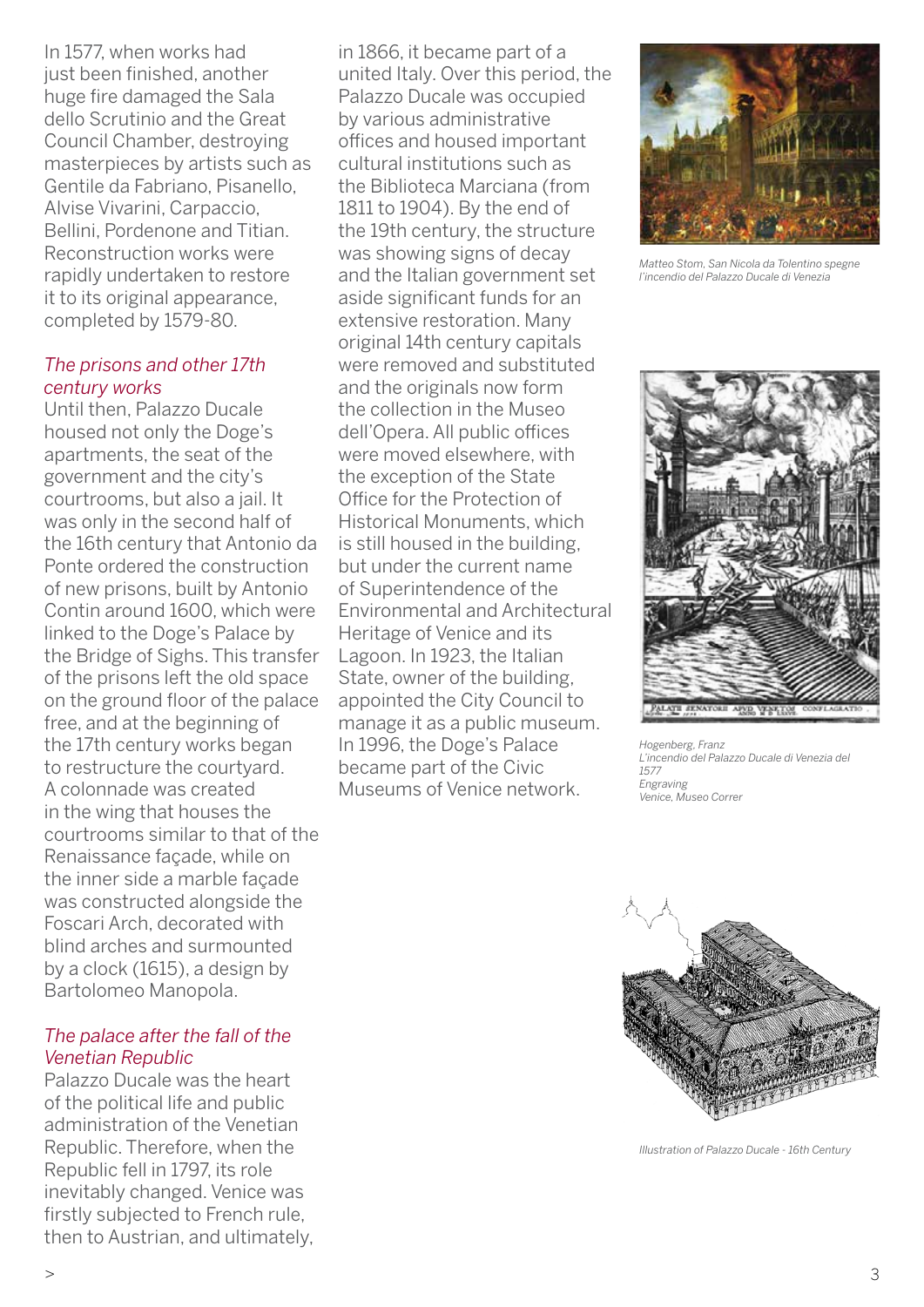The public entrance to the Doge's Palace in Venice is through the Porta del Frumento, approached through the colonnade under the 14th century waterfront façade. Public services and the **Museo dell'Opera** are located at the ground floor.

The visit to the upper floors starts in the extraordinary **Courtyard**, from where you pass up to the **Loggia** on the second floor whith the **Institutional Chambers** (throughout the second and first floors) and then to the **Armoury** and **Prisons** 

### Itineraries

**Museo dell'Opera** The Courtyard and the Loggias The Institutional Chambers

## **The Museo** dell'Opera

Over the centuries, the Doge's Palace has been restructured and restored countless times. Due to fires, structural failures and infiltrations on one hand, and new organizational requirements and modifications or complete overhaulings of the ornamental trappings on the other, there was hardly a moment in which come kind of works have not been under way at the building. From the Middle Ages the activities of maintenance and conservation were in the hands of a kind of "technical office", which was in charge of all such operations and oversaw the workers and their sites: the Opera, or fabbriceria or procuratoria.

After the mid-19th century, the Palace seemed to be in such a state of decay that its very survival was in question; thus from 1876 a major restoration plan was launched.

The work involved the two facades and the capitals belonging to the ground-floor arcade and the upper loggia: 42 of these, which appeared to be in a specially dilapidated state, were removed and replaced by copies.

The originals, some of which were masterpieces of Venetian sculpture of the 14th and 15th centuries, were placed, together with other sculptures from the facades, in an area specifically set aside for this purpose: the Museo dell'Opera. After undergoing thorough and careful restoration works, they are now exhibited, on their original columns, in these 6 rooms of the museum, which are traversed by an ancient wall in great blocks of stone, a remnant of an earlier version of the Palace. The rooms also contain fragments of statues and important architectural and decorative works in stone from the facades of the Palace.





*Museo dell'Opera Palazzo Ducale, Venice*

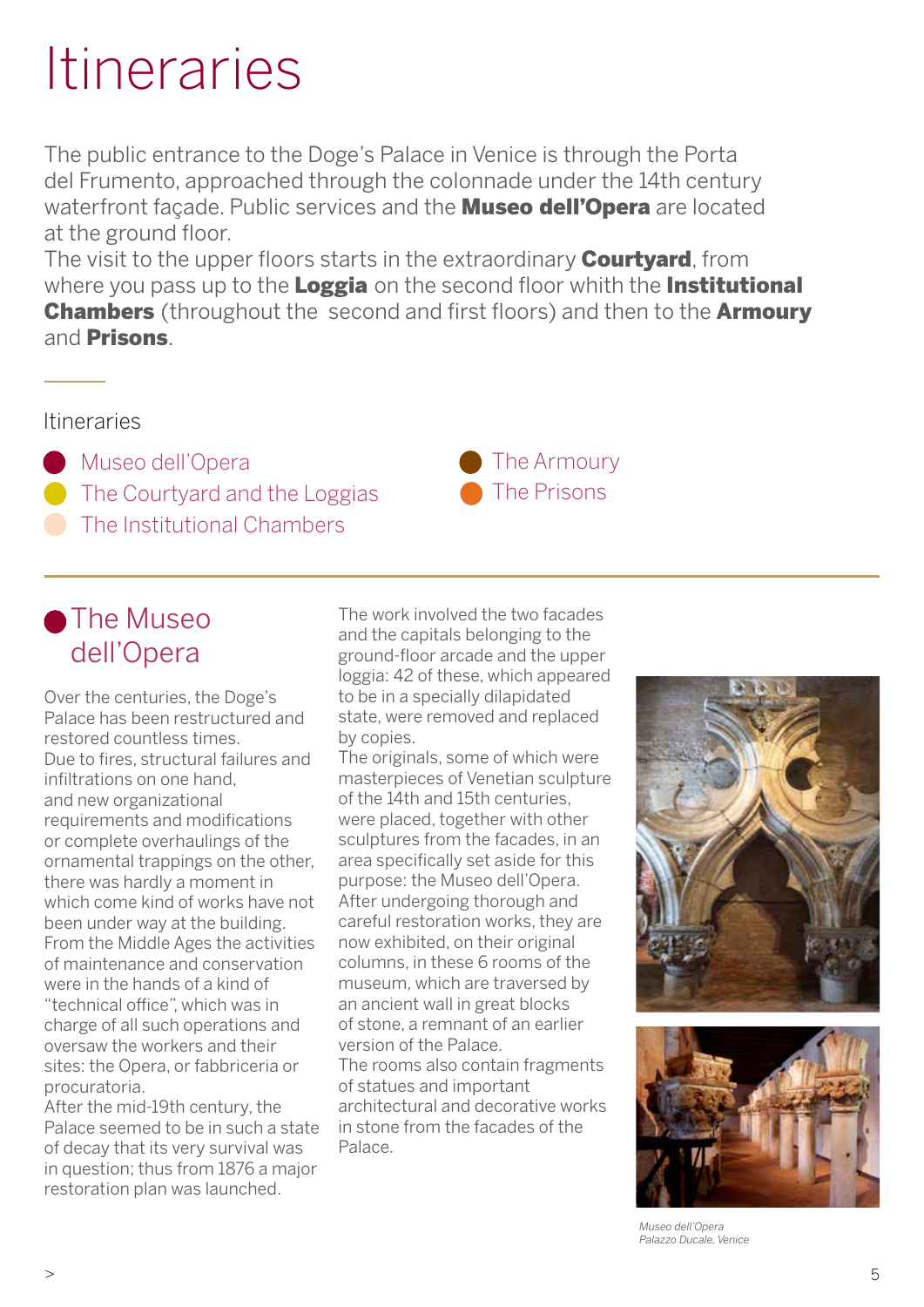# **The Courtyard** and the Loggias

Having entered the palace by the Porta del Frumento, the oldest side of the building, you can see the Piazzetta wing to the left and the Renaissance wing to the right. The north side of the courtyard is closed by the junction between the Palace and St. Mark's Basilica, which used to be the Doge's chapel. At the center of the courtyard stand two well-heads dating from the mid-16th century. Used for formal entrances, the Giants' Staircase is guarded by Sansovino's two colossal statues of Mars and Neptune, which represents Venice's power by land and by sea.

The rounded arch dedicated to Doge Francesco Foscari (1423- 1457) alternates bands of Istrian stone and red Verona marble and links the Giants' Staircase to the Porta della Carta through which visitors today leave the palace. Members of the Senate gathered before government meetings in the Senator's Courtyard, to the right of the Giants' Staircase. At the opposite end of the Renaissance façade, the wide Censors' Staircase leads visitors to the loggia floor above where the tour to the upper floors begins.

The visit itinerary walks you through the Renaissance wing, from the Censors' Staircase to the Gold Staircase, leading you to the upper floors, where various State Government offices were situated. Two plaques here are worthy of note: one, from 1362, has Gothic lettering dating from the papacy of Urban V and promises indulgences to those who give alms to the incarcerated; the other plaque, a work by Alessandro Vittoria which stands by the Giants' Staircase and can be more easily seen at the end of the visit, celebrates French King Henri III's visit to Venice in 1574.

## **C** The Institutional **Chambers** Floor 2

The tour through the various Institutional Chambers in the Palace begins in the Square Atrium. These were the rooms which housed the organs of a political and judicial administrative which was the envy of Europe for centuries, due not only to its immutability (in spite of the absence of a written constitution) but also to its ability to resist the passage of time and still maintain social peace and harmony.

#### The Square Atrium

The room served largely as a waiting room, the antechamber to various halls. The decoration dates from the 16th century, during the period of Doge Girolamo Priùli, who appears in Tintoretto's ceiling painting with the symbols of his office, accompanied by allegories of Justice and Peace. The four corner scenes, probably by Tintoretto's workshop, comprise biblical stories – perhaps an allusion to the virtues of the Doge – and allegories of the four seasons. The celebratory decor of the room was completed by four paintings of mythological scenes, which now hang in the antechamber to the Hall of the Full Council. Their place here has been taken by Girolamo Bassano's The Angel appearing to the Shepherds and other biblical scenes that are, with reservations, attributed to Veronese.

#### The Four Doors Room

—

This room was the formal antechamber to the more important rooms in the palace, and the doors which give it its name are ornately framed in precious eastern marbles; each is surmounted by an allegorical sculptural group that refers to the virtues which should inspire those who took on the government responsibilities.





*Courtyard Palazzo Ducale, Venice*



*Gold Staircase Palazzo Ducale, Venice*



*The Square Atrium Palazzo Ducale, Venice*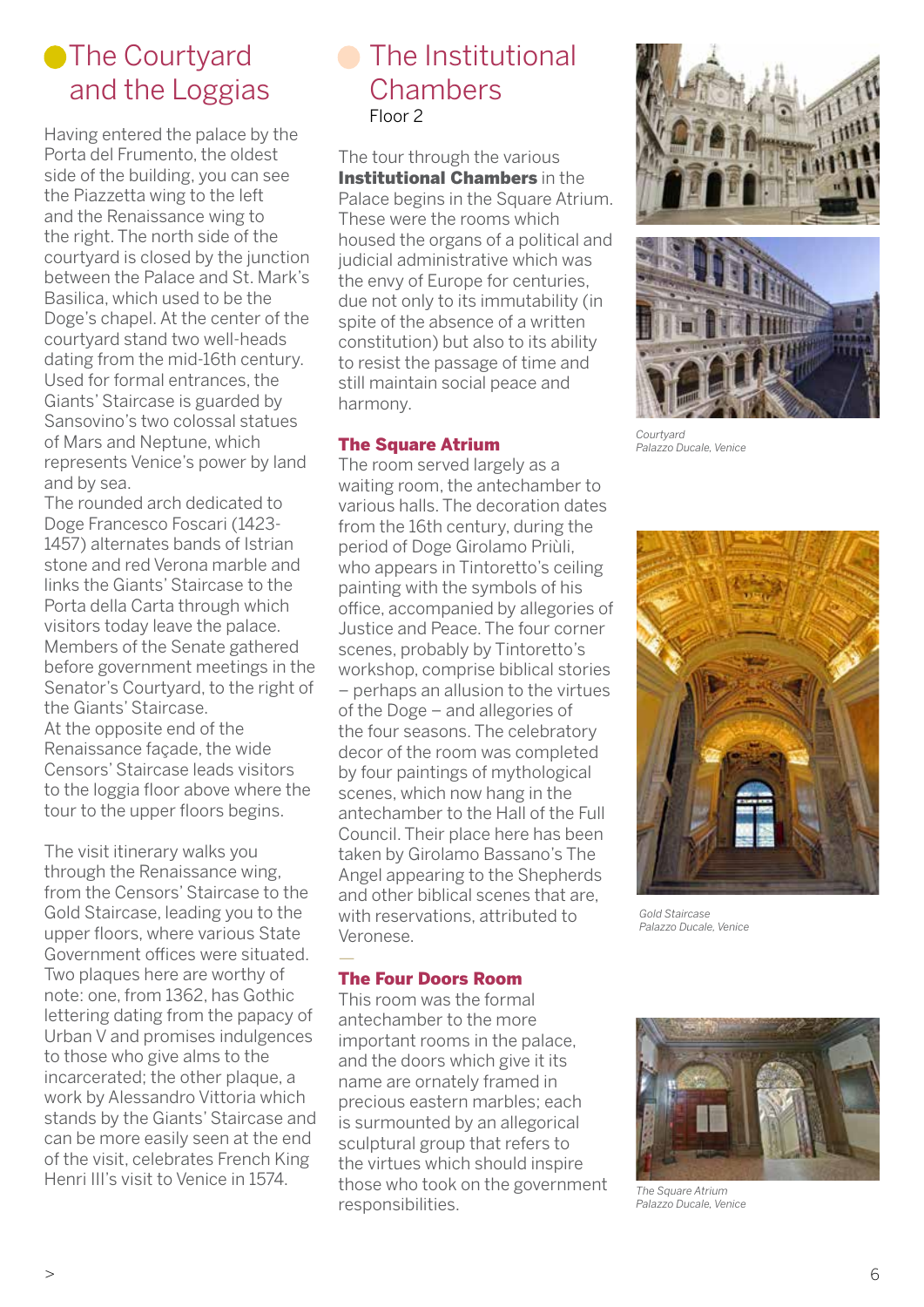The 1574 fire in this area damaged this room and those immediately after severely, but fortunately with no structural damage. The present decor is a work by Antonio da Ponte and design by Andrea Palladio and Antonio Rusconi. The coffered ceiling – with stucco decoration by Giovanni Cambi, known as Bombarda – contains frescoes of mythological subjects and of the cities and regions under Venetian dominion. Painted by Jacopo Tintoretto from 1578 onwards, this decorative scheme was designed to show a close link between Venice's foundation, its independence, and the historical mission of the Venetian aristocracy – a program of self-celebration that could already be seen in the Golden Staircase. Amongst the paintings on the walls, one that stands out is Titian's portrait of Doge Antonio Grimani (1521-1523) kneeling before Faith. On the easel stands a famous work by Tiepolo; painted between 1756 and 1758, it shows Venice receiving the gifts of the sea from Neptune.

#### Antechamber to the Hall of the Full Council

—

Formal antechamber where foreign ambassadors and delegations waited to be received by the Full Council, which was delegated by the Senate to deal with foreign affairs. This room was restored after the 1574 fire and so was its decor, with stucco-works and ceiling frescoes, similar to what one finds in the Hall of Four Doors. The central fresco by Veronese shows Venice distributing honors and rewards. The top of the walls is decorated with a fine frieze and other sumptuous fittings, including the fireplace between the windows and the fine doorway leading into the Hall of the Full Council, whose Corinthian columns bear a pediment surmounted by a marble sculpture showing the female figure of Venice resting on a lion and accompanied by allegories of Glory and Concord. Next to the doorways are four canvases that Jacopo Tintoretto painted for the

Square Atrium, but which were brought here in 1716 to replace the original leather wall paneling. Each of the mythological scenes depicted is also an allegory of the Republic's government. The Antechamber contains other famous works, including Paolo Veronese's *The Rape of Europe*. —

#### The Council Chamber

The Full Council which met in this room was comprised of two separate and independent organs of power, the Savi and the Signoria. The former was in its turn divided into the Savi del Consiglio, who concerned themselves mainly with foreign policy, the Savi di Terraferma, who were responsible for matters linked with Venice's empire in mainland Italy; and the Savi agli Ordini, who dealt with maritime issues. The Signoria was made up of the three Heads of the Councils of Forty and members of the Minor Council, composed of the Doge and six councilors, one for each district into which the city of Venice is divided. The Full Council was mainly responsible for organizing and coordinating the work of the Senate, reading dispatches from ambassadors and city governors, receiving foreign delegations and promoting other political and legislative activity. Alongside these shared functions, each body had their own particular mandates, which made this body a sort of "guiding intelligence" behind the work of the Senate, especially in foreign affairs. The decor was designed by Andrea Palladio to replace that destroyed in the 1574 fire; the wood paneling of the walls and end tribune and the carved ceiling are the work of Francesco Bello and Andrea da Faenza. The splendid paintings set into that ceiling were commissioned from Veronese, who completed them between 1575 and 1578. This ceiling is one of the artist's masterpieces and celebrates the

Good Government of the Republic, together with the Faith on which it rests and the Virtues that guide and

*The Four Doors Room Palazzo Ducale, Venice*



*Antechamber to the Hall of the Full Council Palazzo Ducale, Venice*



*Paolo Veronese, The Rape of Europe Antechamber to the Hall of the Full Council Palazzo Ducale, Venice*





*The Council Chamber Palazzo Ducale, Venice*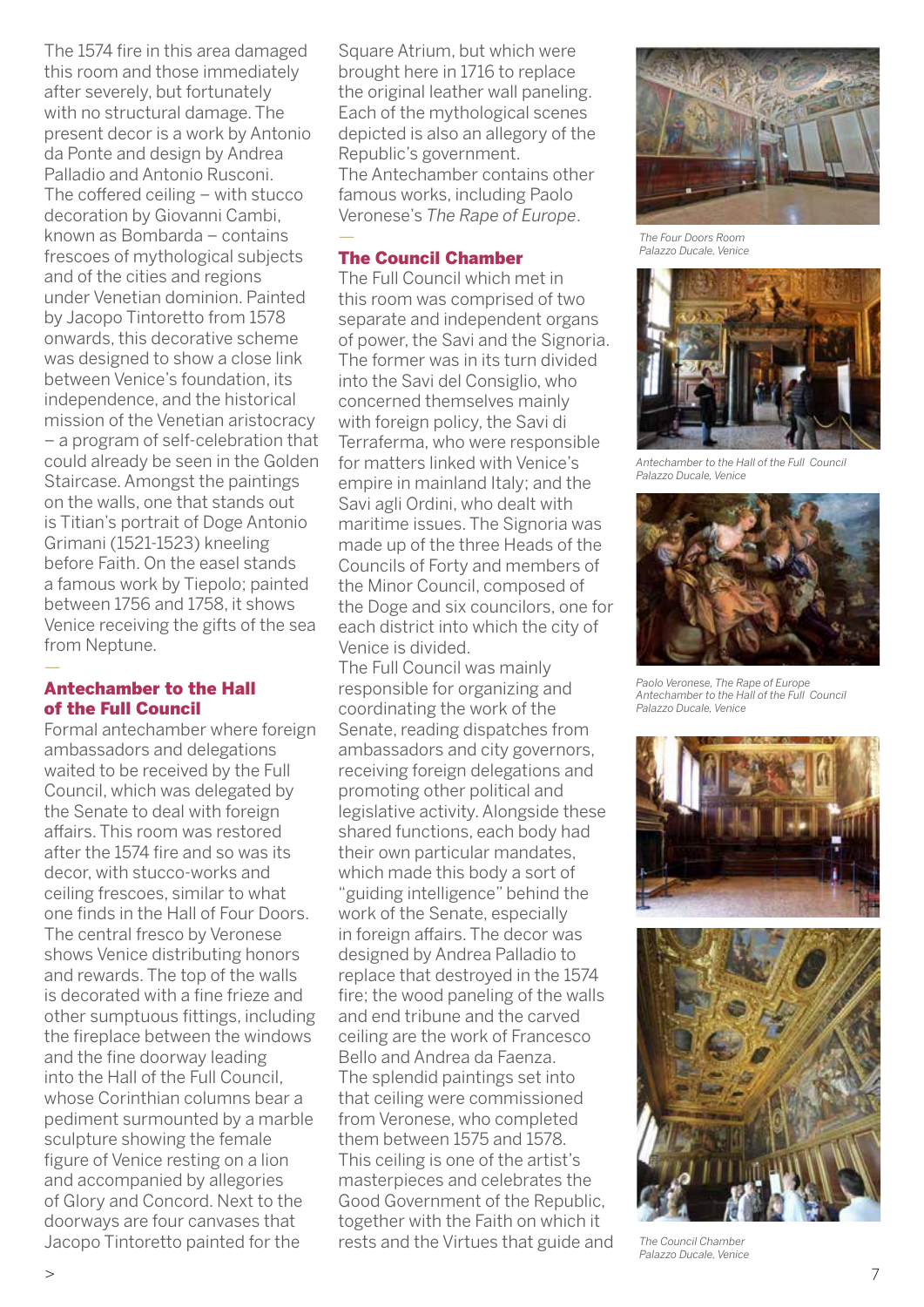strengthen it. The first rectangular panel shows the St. Mark's belltower behind the figures of Mars and Neptune, Lords of War and Sea respectively. The central panel shows the *Triumph of Faith*, and the rectangular panel closest to the tribune, *Venice with Justice and Peace*. Around there are some eight smaller, T- or L-shaped panels that depict the virtues of government. Veronese again produces the large canvas over the tribune in celebration of the Christian fleet's victory over the Turks at the Battle of Lepanto on 7 October 1571 – a victory to which Venice made an essential contribution. The other paintings are by Tintoretto and show various Doges with the Christ, the Virgin and saints.

#### — Senate Chamber

This hall was also known as the Sala dei Pregadi, because the Doge asked the members of the Senate to take part in the meetings held here. The Senate which met in this chamber was one of the oldest public institutions in Venice; it had first been founded in the 13th century and then gradually evolved over time, until by the 16th century it was the body mainly responsible for overseeing political and financial affairs in such areas as manufacturing industries, trade and foreign policy. In effect, it was a more limited sub-committee of the Great Council, and its members were generally drawn from the wealthiest Venetian families. The refurbishment after the 1574 fire took place during the 1580s, and once the new ceiling had been completed work started on the pictorial decoration, which seems to have been finished by 1595. In the works produced for this room by Tintoretto, Christ is clearly the predominant figure; perhaps this is a reference to the Senate 'conclave' which elected the Doge, who was then seen as being under the protection of the Son of God. The room also contains four paintings by Jacopo Palma il Giovane, which are linked with specific events of the Venetian history.

#### The Chamber of the Council of Ten

The Council of Ten was set up after a conspiracy in 1310, when Bajamonte Tiepolo and other noblemen tried to overthrow the institutions of the State. Initially meant as a provisional body to try those conspirators, it's one of those many examples of Venetian institutions that were intended to be temporary but ended up becoming permanent. Its authority covered all sectors of public life and this power gave rise to the fame of the Council as a ruthless, all-seeing tribunal at the service of the ruling oligarchy, a court whose sentences were handed down rapidly after hearings held in secret. The assembly was made up of ten members chosen from the Senate and elected by the Great Council. These ten sat in council with the Doge and his six counselors, which accounts for the 17 semicircular outlines that one can still see in the chamber. The decoration of the ceiling was the work of Gian Battista Ponchino, with the assistance of a young Veronese and Gian Battista Zelotti. Carved and gilded, the ceiling is divided into 25 compartments decorated with images of divinities and allegories intended to illustrate the power of the Council of Ten that was responsible for punishing the guilty and freeing the innocent. Veronese's paintings – from that of the Old oriental figure to that showing Juno scattering her gifts on Venice – are particularly famous. The oval painting in the center, depicting Jove descending from the clouds to hurl thunderbolts at Vice, is however a copy of the original Veronese which Napoleon took to the Louvre. —

#### The Compass Room

This is the first room on this floor dedicated to the administration of justice; its name comes from the large wooden compass surmounted by a statue of Justice, which stands in one corner and hides the entrance to the rooms of the three Heads of the Council





*Senate Chamber Palazzo Ducale, Venice*



*The Chamber of the Council of Ten Palazzo Ducale, Venice*



*Paolo Veronese, Juno scattering her gifts on Venice The Chamber of the Council of Ten Palazzo Ducale, Venice*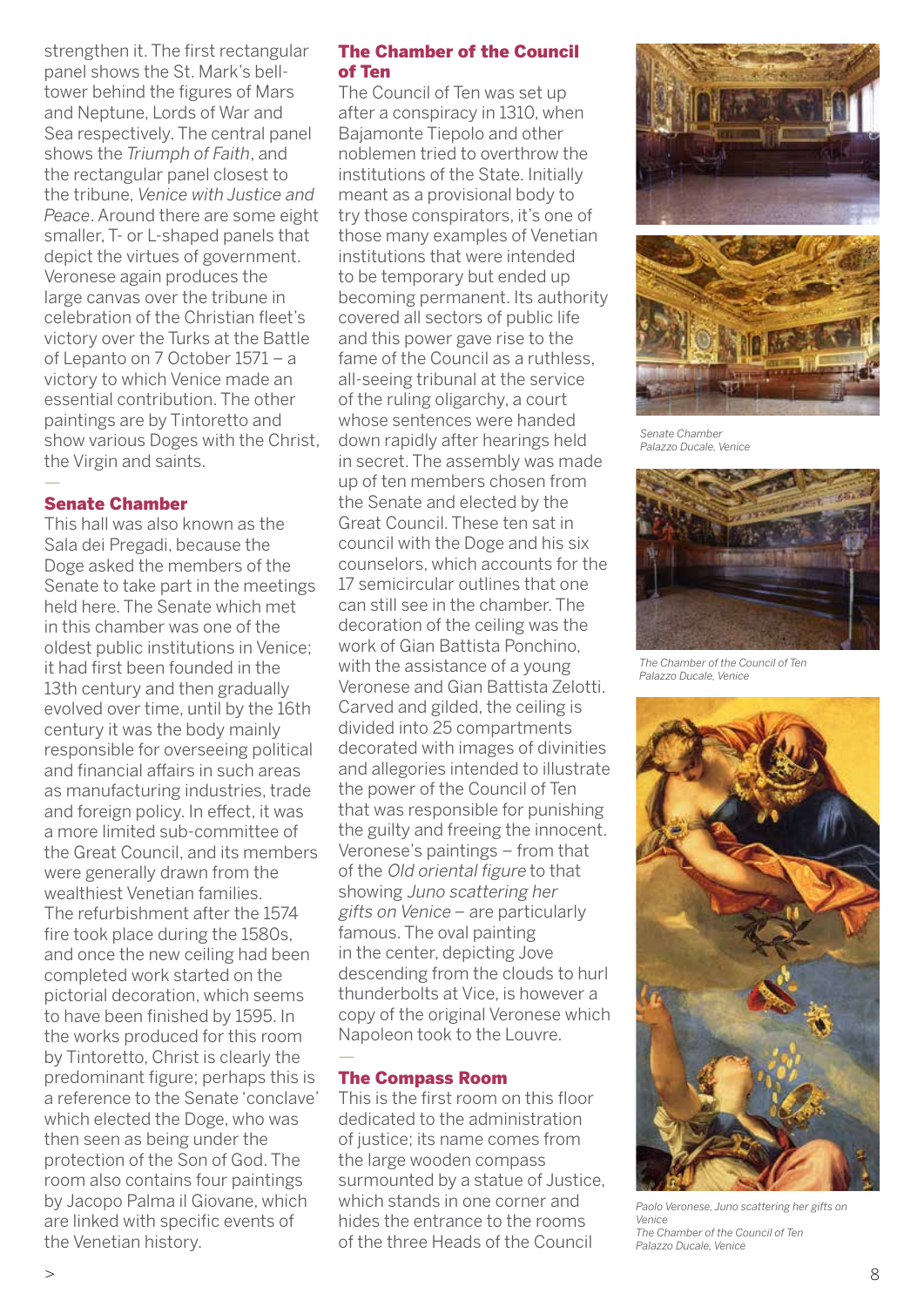of Ten and the State Inquisitors. This room, therefore, was the antechamber where those who had been summoned by these powerful magistrates waited to be called and the magnificent decor was intended to underline the solemnity of the Republic's legal machinery, some of the most famous and efficient components of which were housed in these rooms. The decor dates from the 16th century, and once again it was Veronese who was commissioned to decorate the ceiling. Completed in 1554, the works he produced are all intended to exalt the "good government" of the Venetian Republic; the central panel, with St. Mark descending to crown the three Theological Virtues, is a copy of the original, now in the Louvre. Sansovino designed the large fireplace in 1553-54. Within the palace, all rooms that served in the exercise of justice were linked vertically. From the ground-floor prisons known as The Wells, to the Advocate's Offices on the loggia floor, the Councils of Forty and the Hall of the Magistrates of Law on the first floor and the various courtrooms on this second floor, the progression culminated in the prisons directly under the roof, the famous Piombi or "Leads". Stairways, corridors and vestibules interconnected all of these spaces.

#### From this room one proceeds to the Armoury



Since earliest times the palace was equipped with a deposit of weapons and armed garrisons to protect the government activities taking place within. This "deposit" has been located in the area in which we now find ourselves since the fourteenth century. During this period, the responsibility and the care of the armoury was entrusted to the Council of Ten, whose acronym, CX, appears engraved on many weapons and on the door jambs.  $>$  9

The first nucleus of weapons preserved here consisted of readyto-use tools, chosen on the basis of efficiency and practicality and constantly updated in line with the technical progress of the sector. Over time, this nucleus was joined by weapons for parades or events and weapons that were gifts or exchanges on official occasions. In the latter case, the weapons are precious objects in which the aesthetic value often prevails over their function.

Finally, the armoury also preserves arms, banners and other artefacts that have ended here because they were won as war booty or because they have been seized for various reasons.

The collection used to be vast and impressive, but after the fall of the Republic in 1797, it suffered large-scale looting. Today the collection comprises more than 2000 pieces: steel weapons and firearms, weapons for defence and combat, as well as various items for parade, armour and accessories. It is still a very important historical collection, with pieces of enormous value, and one that is closely linked to the Republic of Venice and is thus highly representative of its thousand-year history.

From this room, one can go down the Censors' Staircase to pass into the rooms housing the councils of justice on the first floor.







*Armoury Palazzo Ducale, Venice*

## **C** The Institutional **Chambers** Floor 1

#### Liagò

In Venetian dialect liagò means a terrace or balcony enclosed by glass. This particular example was a sort of corridor and meetingplace for patrician members of the Great Council in the intervals between their discussions of government business. The ceiling of painted and gilded beams dates



*Liagò Palazzo Ducale, Venice*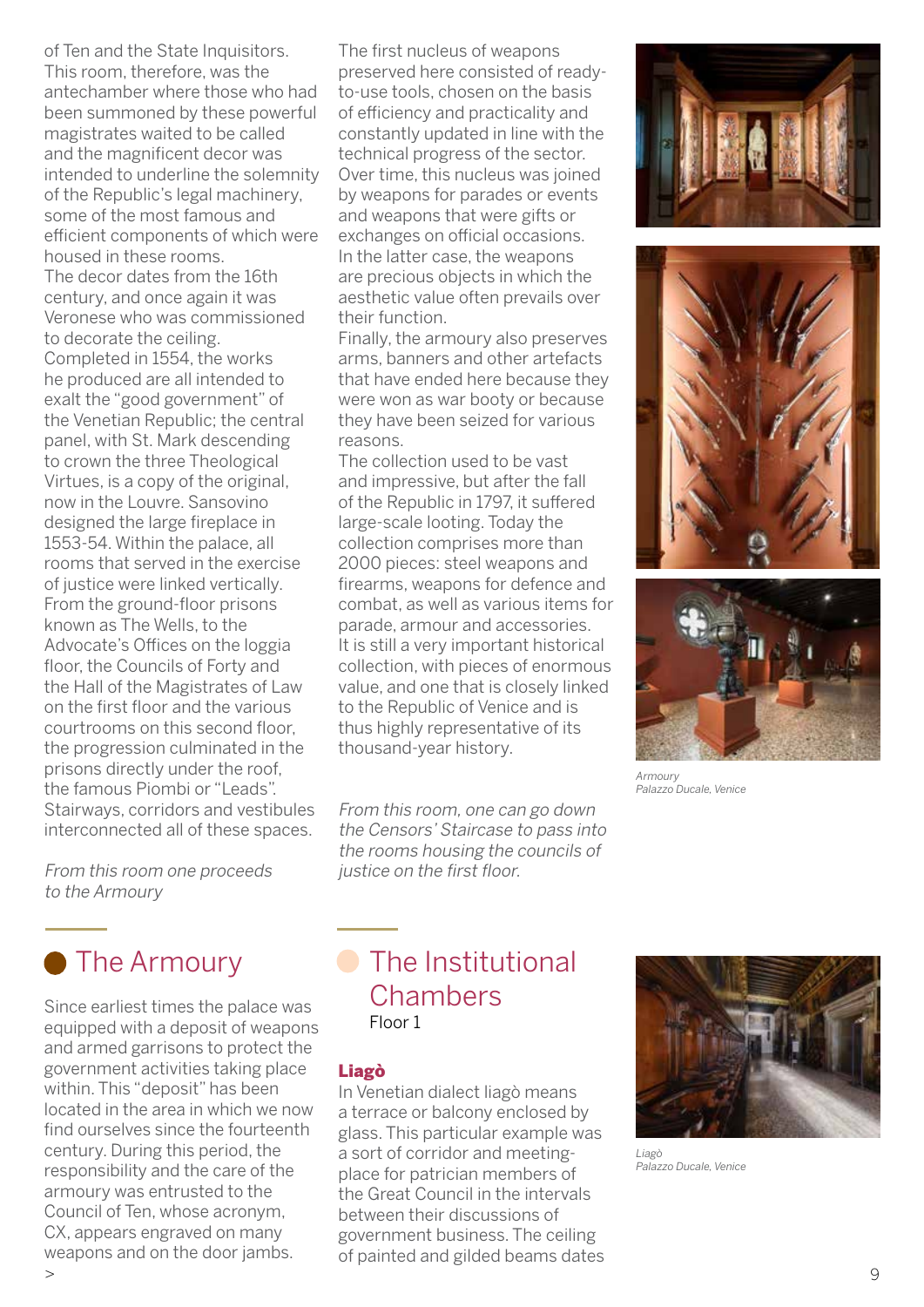from mid 16th century, while the paintings on the walls are from the 17th and 18th century.

—

#### The Chamber of Quarantia Civil Vecchia

The Council of Forty (Quarantia) seems to have been set up by the Great Council at the end of the 12th century and was the highest appeal court in the Republic. Originally a single forty-man council which wielded substantial political and legislative power, the Quarantia was during the course of the 15th century divided into 3 separate Councils: the Quarantia Criminal (for sentences in what we would call criminal law); the Quarantia Civil Vecchia (for civil actions within Venice) and the Quarantia Civil Nuovo (for civil actions within the Republic's mainland territories). This room was restored in the 17th century; the fresco fragment to the right of the entrance is the only remnant of the original decor. The paintings hanging here date from the 17th century as well.

#### The Guariento Room

—

The first name is due to the fact that this room was once linked to the Armory by a staircase, and the second name to the fact that it now houses a fresco painted for the Hall of the Great Council by the Paduan artist Guariento around 1365. Almost completely destroyed in the 1577 fire, the remains of that fresco were, in 1903, rediscovered under the large canvas *Il Paradiso* which Tintoretto was commissioned to paint for the same wall. Guariento's fresco, too, depicts Paradise. In the center there is an enthroned Virgin being crowned by Christ, while, to far left and right, are aedicule like those from a portico church façade, under which one can see the figures of the Annunciation: the Angel Gabriel on the left, and the Virgin Mary on the right. Angels playing musical instruments surround the central figures and the Evangelists are shown before the throne; saints, prophets and martyrs are depicted alongside in individual stalls with gothic tracery.

The heat of the fire reduced the surviving fragments to a near monochrome, while in places where the plaster has fallen, one can see the red traces of the preliminary drawing. What we have now gives a scarcely adequate idea of what must have been a sumptuous work, glittering with color and gilding. —

#### The Chamber of the Great Council

Restructured in the 14th century, the Chamber was decorated with a fresco by Guariento and later with works by the most famous artists of the period, including Gentile da Fabriano, Pisanello, Alvise Vivarini, Carpaccio, Bellini, Pordenone and Titian. 53 meters long and 25 meters wide, this is not only the largest and most majestic chamber in the Doge's Palace, but also one of the largest rooms in Europe. Here, meetings of the Great Council were held, the most important political body in the Republic. A very ancient institution, this Council was made up of all the male members of patrician Venetian families over 25 years old, irrespective of their individual status, merits or wealth. This was why, in spite of the restrictions in its powers that the Senate introduced over the centuries, the Great Council continued to be seen as bastion of republican equality. The Council had the right to call to account all the other authorities and bodies of the State when it seemed that their powers were getting excessive and needed to be trimmed.

The 1,200 to 2,000 noblemen who sat in the Council always considered themselves guardians of the laws that were the basis of all the other authorities within the State.

This room also housed the first phases in the election of a new Doge, which in the later stages would pass into the Sala dello Scrutinio.

These voting procedures were extremely long and complex in order to frustrate any attempts of cheating.





*The Guariento Room Palazzo Ducale, Venice*



*The Chamber of the Great Council Palazzo Ducale, Venice*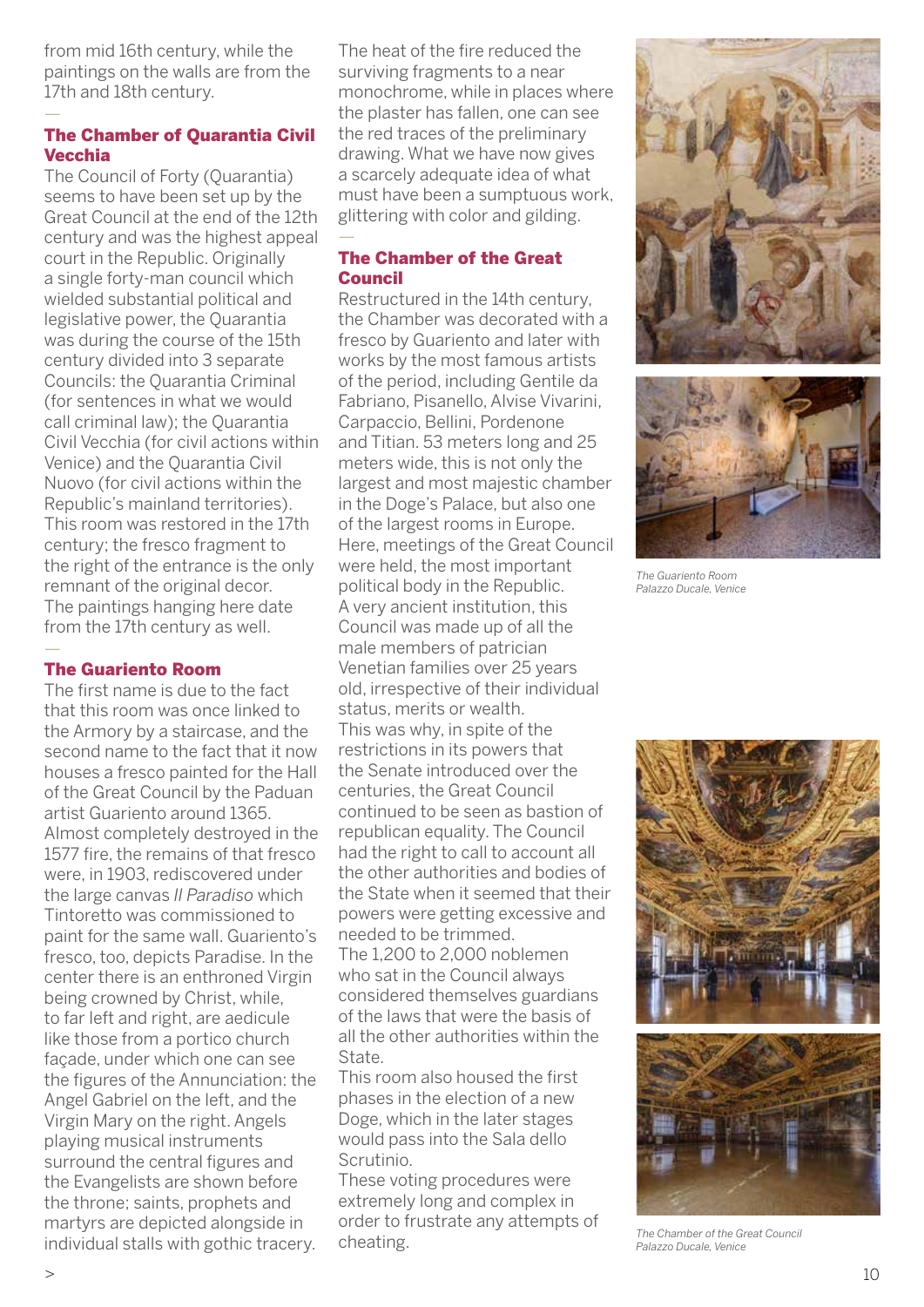Every Sunday, when the bells of St. Mark's rang, the Council members would gather in the hall with the Doge presiding at the center of the podium and his counselors occupying double rows of seats that ran the entire length of the room. Soon after work on the new hall had been completed, the 1577 fire damaged not only this Chamber but also the Sala dello Scrutinio. The structural damage was soon restored, respecting the original layout, and all works were finished within few years, ending in 1579-80. The decoration of the restored structure involved artists such as Veronese, Jacopo and Domenico Tintoretto, and Palma il Giovane. The walls were decorated with episodes of the Venetian history, with particular reference to the city's relations with the papacy and the Holy Roman Empire, while the ceiling was decorated with the Virtues and individual examples of Venetian heroism, and a central panel containing an allegorical glorification of the Republic. Facing each other in groups of six, the twelve wall paintings depict acts of valor or incidents of war that had occurred during the city's history. Immediately below the ceiling runs a frieze with portraits of the first 76 doges (the portraits of the others are to be found in the Sala dello Scrutinio); commissioned from Jacopo Tintoretto, most of these paintings are in fact the work of his son, Domenico. Each Doge holds a scroll bearing a reference to his most important achievements, while Doge Marin Faliero, who attempted a coup d'état in 1355, is represented simply by a black cloth (a traitor to the Republic, he was not only condemned to death but also to damnatio memoriae, the total eradication of his memory and name). One of the long walls, behind the Doge's throne, is occupied by the longest canvas painting in the world, *the Paradiso*, which Jacopo Tintoretto and workshop produced between 1588 and 1592 to replace the Guariento fresco that had been damaged in the fire.

#### The Chamber of the Scrutinio

This immense room is in the wing of the Doge's Palace built between the 1520s and 1540s during the dogate of Francesco Foscari (1423- 57). It was initially intended to house the precious manuscripts left to the Republic by Petrarch and Bessarione (1468); indeed, it was originally known as the Library. In 1532, it was decided that the Chamber should also hold the electoral counting and/or deliberations that assiduously marked the rhythm of Venetian politics, based on an assembly system whose epicenter was the nearby Great Council Chamber. After the construction of Sansovino's Library though, this room was used solely for elections, starting with the most important, that of the Doge.

The present decorations date from between 1578 and 1615, after the 1577 fire. The rich ceiling was designed by the paintercartographer Cristoforo Sorte. Episodes of military history in the various compartments glorify the exploits of the Venetians, with particular emphasis on the conquest of the maritime empire; the only exception being the last oval, recording the taking of Padua in 1405. The walls recount battles won between 809 and 1656. The painting on the eastern side showing *The Battle of Lepanto* by Andrea Vicentino, of 1571, is particularly evocative. It is framed by other battle scenes: *the Venetian Victory over the Turks at the Dardanelles* by Pietro Liberi, painted between 1660 and 1665, and *the Venetian Victory over the Turks in Albania* by Pietro Bellotti, of 1663.

The western wall also retells military stories, including *The Conquest of Tyre* by Antonio Aliense, of 1590 ca. and *the Venetian Naval Victory over the Egyptians at Jaffa*, by Sante Peranda, painted between 1598 and 1605.

The room also contains three important works of sculpture: Adam, Eve and The Shield-Bearer.



*The Chamber of the Great Council Palazzo Ducale, Venice*



*Jacopo and Domenico Tintoretto The Paradiso The Chamber of the Great Council Palazzo Ducale, Venice*



*The Chamber of the Scrutinio Palazzo Ducale, Venice*



*Andrea Vicentino, The Battle of Lepanto, 1571 The Chamber of the Scrutinio Palazzo Ducale, Venice*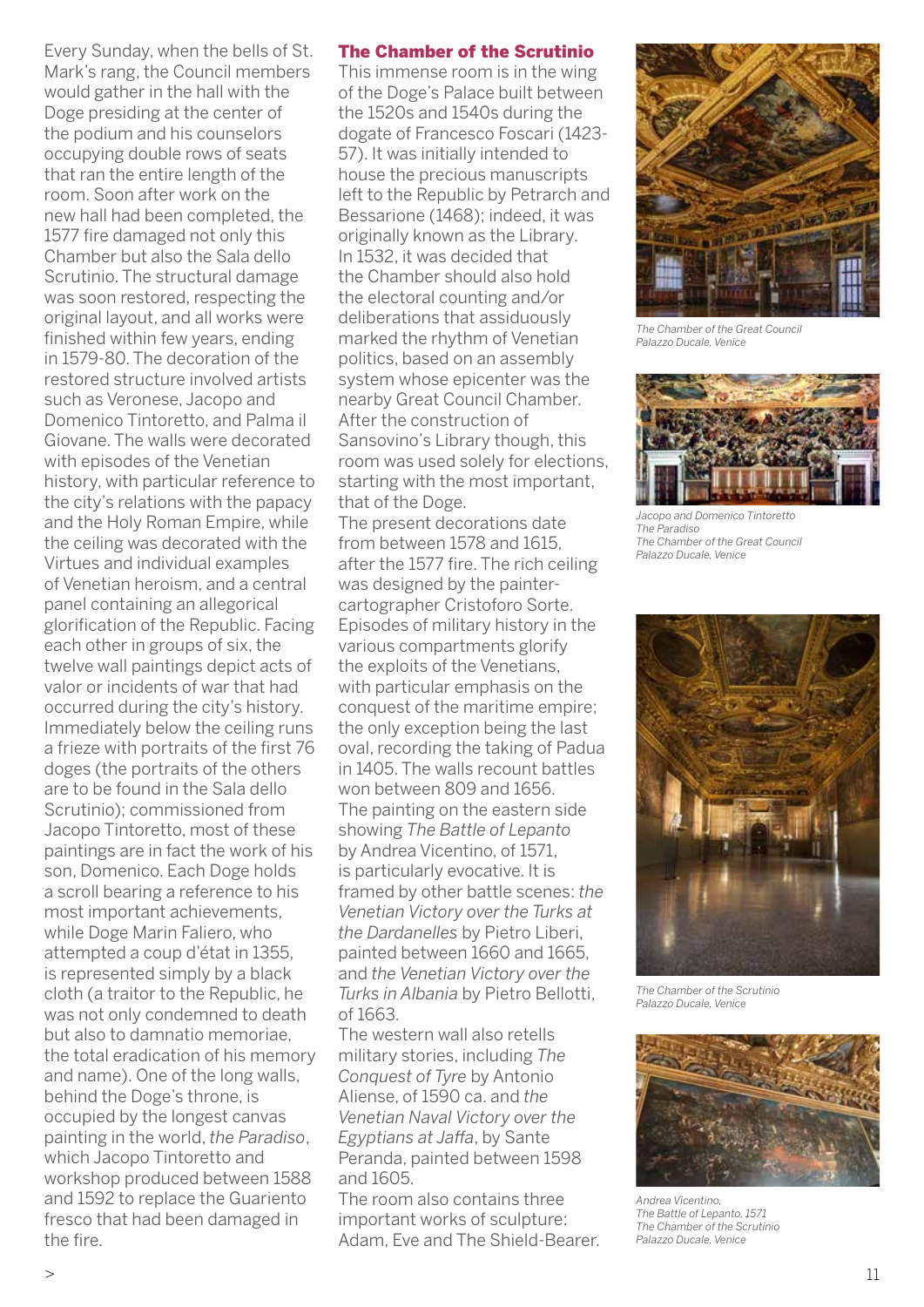These are the originals sculpted between 1462 and 1471 by Antonio Rizzo to adorn the façades of the Foscari Gateway in the courtyard of the palace.

#### The Chamber of Quarantia Criminal or the Cuoi room

—

Housing one of the three Councils of Forty, the highest appeal courts in the Venetian Republic, this is another room used in the administration of justice. The Quarantia Criminal was set up in the 15th century and, as the name suggests, dealt with cases of criminal law. It was a very important body as its members, who were part of the Senate as well, also had legislative powers. The wooden stalls date from the 17th century. The room beyond this served as an archive, and was presumably lined with shelves and cupboards.

#### — The Chamber of the Magistrato alle Leggi

This chamber housed the Magistratura dei Conservatori ed esecutori delle leggi e ordini degli uffici di San Marco e di Rialto. Created in 1553, this authority was headed by 3 of the city's patricians and was responsible for making sure the regulations concerning the practice of law were observed. In a mercantile city such as Venice, the courts were of enormous importance. And the administration of justice in the city was made all the more special by the fact that it was not based on Imperial, Common or Roman law but on a legal system that was peculiar to Venice.

From this room one proceeds to the Prisons

# **The Prisons**

#### The Bridge of Sighs

This corridor leads over the Bridge of Sighs, built in 1614 to link the Doge's Palace to the structure intended to house the New Prisons.

Enclosed and covered on all sides, the bridge contains two separate corridors that run next to each other. That which visitors use today linked the Prisons to the chambers of the Magistrato alle Leggi e la Quarantia Criminal; the other linked the prisons to the State Advocacy rooms and the Parlatorio. Both corridors are linked to the service staircase that leads from the ground floor cells of the Pozzi to the roof cells of the Piombi. The famous name of the bridge dates from the Romantic period and was supposed to refer to the sighs of prisoners who, passing from the courtroom to the cell in which they would serve their sentence, took a last look at freedom as they glimpsed the lagoon and San Giorgio through the small windows.

#### — The New Prisons

Seat of all government and judiciary functions within the Republic, the Doge's Palace also housed prisons. In the mid-16th century it was decided to build a new structure on the other side of the canal to the side of the palace which would house prisons and the chambers of the magistrates known as the Notte al Criminal. Ultimately linked to the palace by the Bridge of Sighs, the building was intended to improve the conditions for prisoners with larger and more light-filled and airy cells. However, certain sections of the new prisons fall short of this aim, particularly those laid out with passageways on all sides and those cells which give onto the inner courtyard of the building. In keeping with previous traditions, each cell was lined with overlapping planks of larch that were nailed in place.

From this room one proceeds to the Chamber of Censors



*Works of sculpture by Antonio Rizzo The Chamber of the Scrutinio Palazzo Ducale, Venice*



*The Chamber of Quarantia Criminal Palazzo Ducale, Venice*



*The Bridge of Sighs Palazzo Ducale, Venice*



*The New Prisons Palazzo Ducale, Venice*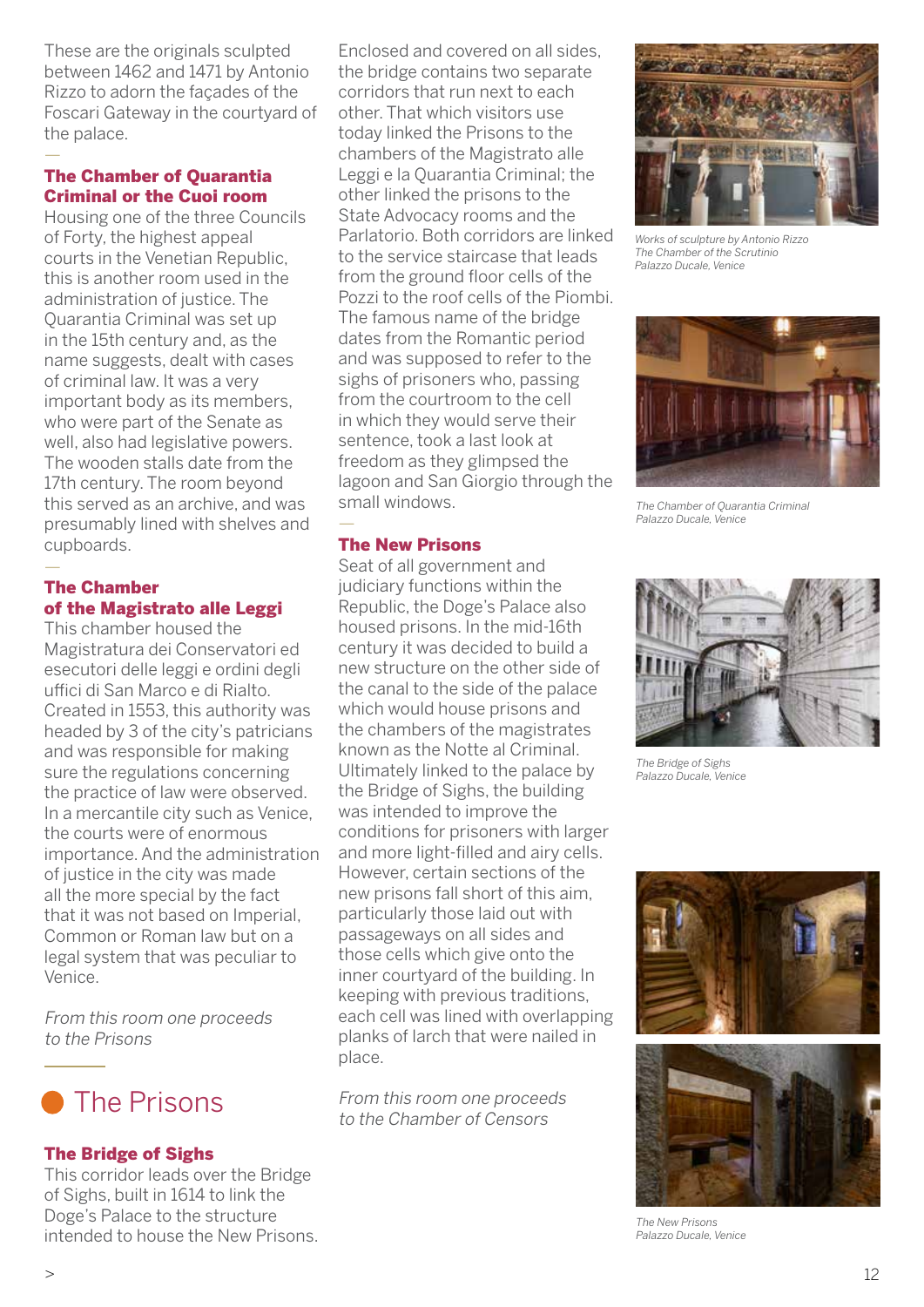# **C** The Institutional **Chambers**

The Loggia floor

#### The Chamber of Censors

The State Censors were set up in 1517 by Marco Giovanni di Giovanni, a cousin of Doge Andrea Gritti (1523-1538) and nephew of the great Francesco Foscari. The title and duties of the Censors resulted from the cultural and political upheavals that are associated with Humanism. In fact, the Censors were not judges as such, but more like moral consultants, being their main task the repression of electoral fraud and the protection of the State's public institutions.

On the walls hang a number of Domenico Tintoretto's portraits of these magistrates, and below the armorial bearings of some of those who held the position.

#### The Chamber of the State **Advocacies**

—

This particular State Advocacy department dates from the time when Venice was a commune (12th century). The 3 members, the Avogadori, were the figures who safeguarded the very principle of legality, making sure that the laws were applied correctly. Though they never enjoyed the status and power of the Doge and the Council of Ten, the Avogadori remained one of the most prestigious authorities in Venice right up to the fall of the Republic. They were also responsible for preserving the integrity of the city's patrician class, verifying the legitimacy of marriages and births inscribed in the Golden Book. The room is decorated with paintings representing some of the Avogadori venerating the Virgin, the Christ and various saints.

#### — The "Scrigno" Room

The Venetian nobility as a caste came into existence because of the "closure" of admissions to the Great Council in 1297;

however, it was only in the 16th century that formal measures were taken to introduce restrictions that protected the status of that aristocracy: marriages between nobles and commoners were forbidden and greater controls were set up to check the validity of aristocratic titles. There was also a Silver Book, which registered all those families that not only had the requisites of "civilization" and "honor", but could also show that they were of ancient Venetian origin; such families furnished the manpower for the State bureaucracy – and particularly, the chancellery within the Doge's Palace itself. The Golden and Silver Books were kept in a chest in this room, inside a cupboard that also contained all the documents proving the legitimacy of claims to be inscribed therein. The cupboard which one sees here nowadays extends around three sides of a wall niche; lacquered in white with gilded decorations, it dates from the 18th century.

#### — The Chamber of the Navy **Captains**

Made up of 20 members from the Senate and the Great Council, the Milizia da Mar, first set up in the mid 16th century, was responsible for recruiting crews necessary for Venice's war galleys. Contrary to what one might expect, the bulk of these crews were made up of paid oarsman drawn from the Venetian manufacturing industries. Another similar body, entitled the Provveditori all'Armar, was responsible for the actual fitting and supplying of the fleet. The furnishings are from the 16th century, while the wall torches date from the 18th century.

The next room, now the bookshop, used to house the Lower Chancellery of Palazzo Ducale.



*The Chamber of Censors Palazzo Ducale, Venice*



*The Chamber of the State Advocacies Palazzo Ducale, Venice*



*The Chamber of the Navy Captains Palazzo Ducale, Venice*